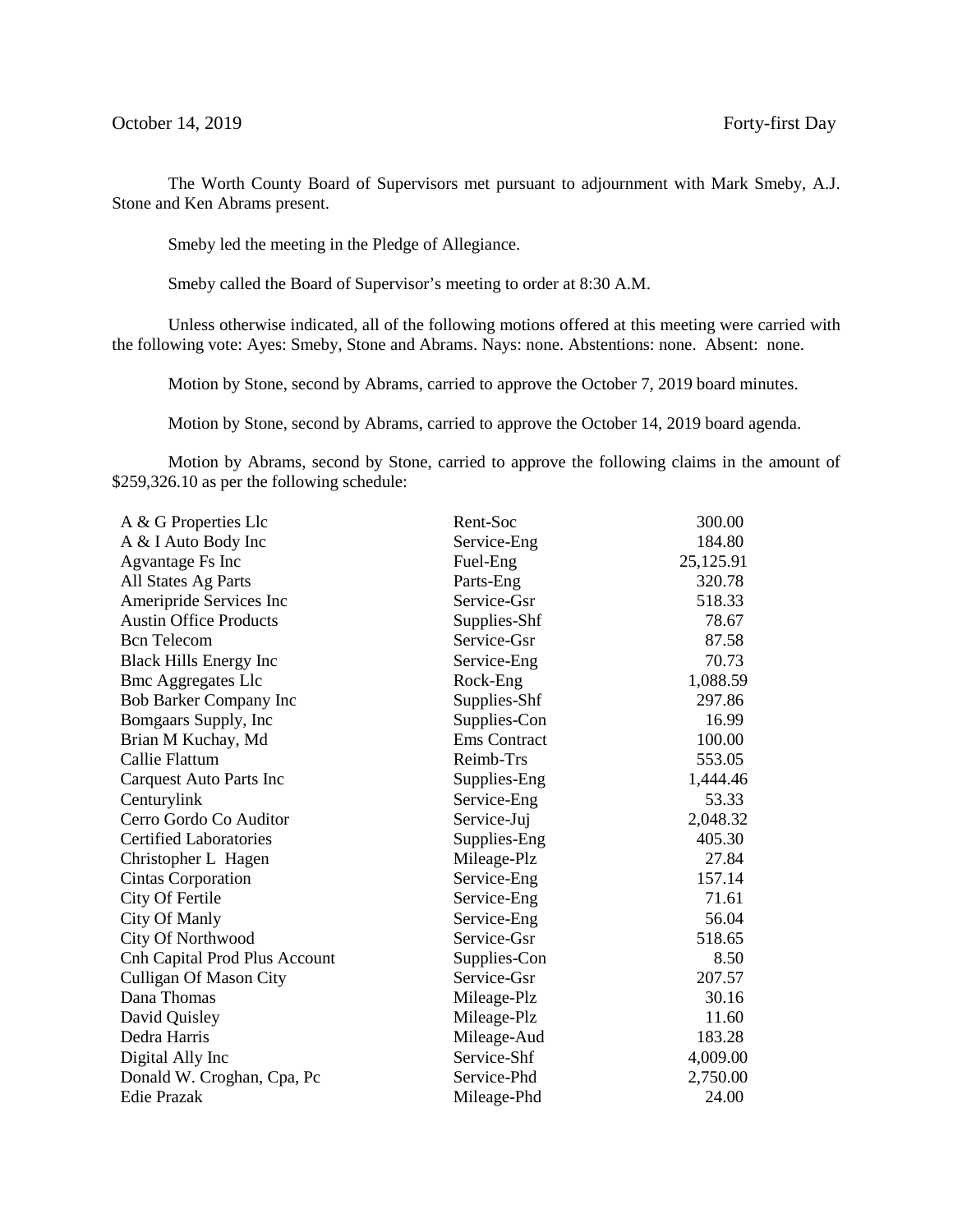| <b>Electronic Engineering</b>         | Service-Cap        | 5,614.95 |
|---------------------------------------|--------------------|----------|
| <b>Falkstone Llc</b>                  | Rock-Eng           | 8,057.45 |
| <b>Fallgatter's Market Inc</b>        | Supplies-Shf       | 1,686.30 |
| Farm & Home Publishers, Ltd           | Supplies-Gsr       | 1,150.00 |
| <b>Five Star Cooperative</b>          | Fuel-Eng           | 27.68    |
| <b>Grafton Welding</b>                | Service-Con        | 85.00    |
| Greve Law Office                      | Rent & Payroll-Aty | 6,106.50 |
| <b>Harold Brunsvold</b>               | Mileage-Plz        | 34.80    |
| <b>Heartland Power Coop</b>           | Service-Wwt        | 2,504.35 |
| Huber Supply Co Inc                   | Supplies-Eng       | 237.81   |
| Ia Apco                               | Edu-Shf            | 95.00    |
| Ia Dept Of Natural Resources          | Fees-Wat           | 95.00    |
| Ia Prison Industries                  | Supplies-Eng       | 1,471.90 |
| Ia Secretary Of State                 | Notary-Shf         | 30.00    |
| Imwca                                 | Wk Comp Prem-Ins   | 4,538.00 |
| <b>Injectech Diesel Service</b>       | Parts-Eng          | 3,405.84 |
| Interstate Batteries Of Upper Iowa    | Supplies-Eng       | 145.45   |
| Iowa Chapter Of Nena                  | Edu-911            | 95.00    |
| Ip Pathways                           | Service-Dap        | 5,850.00 |
| <b>Isac</b>                           | Edu-Sup            | 140.00   |
| Itsavvy Llc                           | Supplies-Dap       | 3,545.00 |
| J & J Machining Welding & Fabricating | Service-Eng        | 392.72   |
| Jeff Gorball                          | Mileage-Plz        | 13.92    |
| Jeff Greve                            | Mileage-Aty        | 49.88    |
| Jessica Reyerson                      | Mileage-Phd        | 128.00   |
| Jill Schutz                           | Mileage-Phd        | 20.55    |
| Jmh Tiling, Inc.                      | Service-Eng        | 1,228.00 |
| <b>Joel Rohne</b>                     | Mileage-It/Gis     | 203.00   |
| Joe's Collision & Performance Inc     | Service-Shf        | 960.23   |
| <b>Judy Stevens</b>                   | Mileage-Asr        | 291.16   |
| Kelly Hardware                        | Supplies-Con       | 677.37   |
| Kelsey A Beenken                      | Service-Aty        | 74.24    |
| Kevin Springer Construction           | Service-Gsr        | 2,500.00 |
| Kibble Equipment Llc                  | Parts-Eng          | 128.62   |
| <b>Knudtson Automotive Service</b>    | Service-Shf        | 3,444.68 |
| Kriss Premium Products Inc            | Service-Gsr        | 646.19   |
| Larsen Plumbing & Heating Inc         | Service-Gsr        | 115.00   |
| <b>Lawson Products Inc</b>            | Parts-Eng          | 270.39   |
| Lutheran Retirement Home              | Rent-Soc           | 300.00   |
| Mail Services Llc                     | Service-Trs        | 266.26   |
| Malwarebytes Inc.                     | Service-Dap        | 2,034.00 |
| Mandi Terlisner                       | Mileage-Phd        | 6.00     |
| Manly Junction Signal                 | Service            | 434.16   |
| Marco Technologies Llc                | Service-Dap & Asr  | 654.05   |
| Margie Butler                         | Service-Shf        | 55.00    |
| Mark Smeby                            | Mileage-Sup        | 92.80    |
| Martin Marietta Materials Inc         | Rock-Eng           | 3,989.27 |
| Matt Parrott/Storey Kenworthy         | Service-Aud        | 100.00   |
| Me Bulbs                              | Supplies-Eng       | 671.95   |
| Meghan Rydstrom                       | Mileage-Phd        | 83.75    |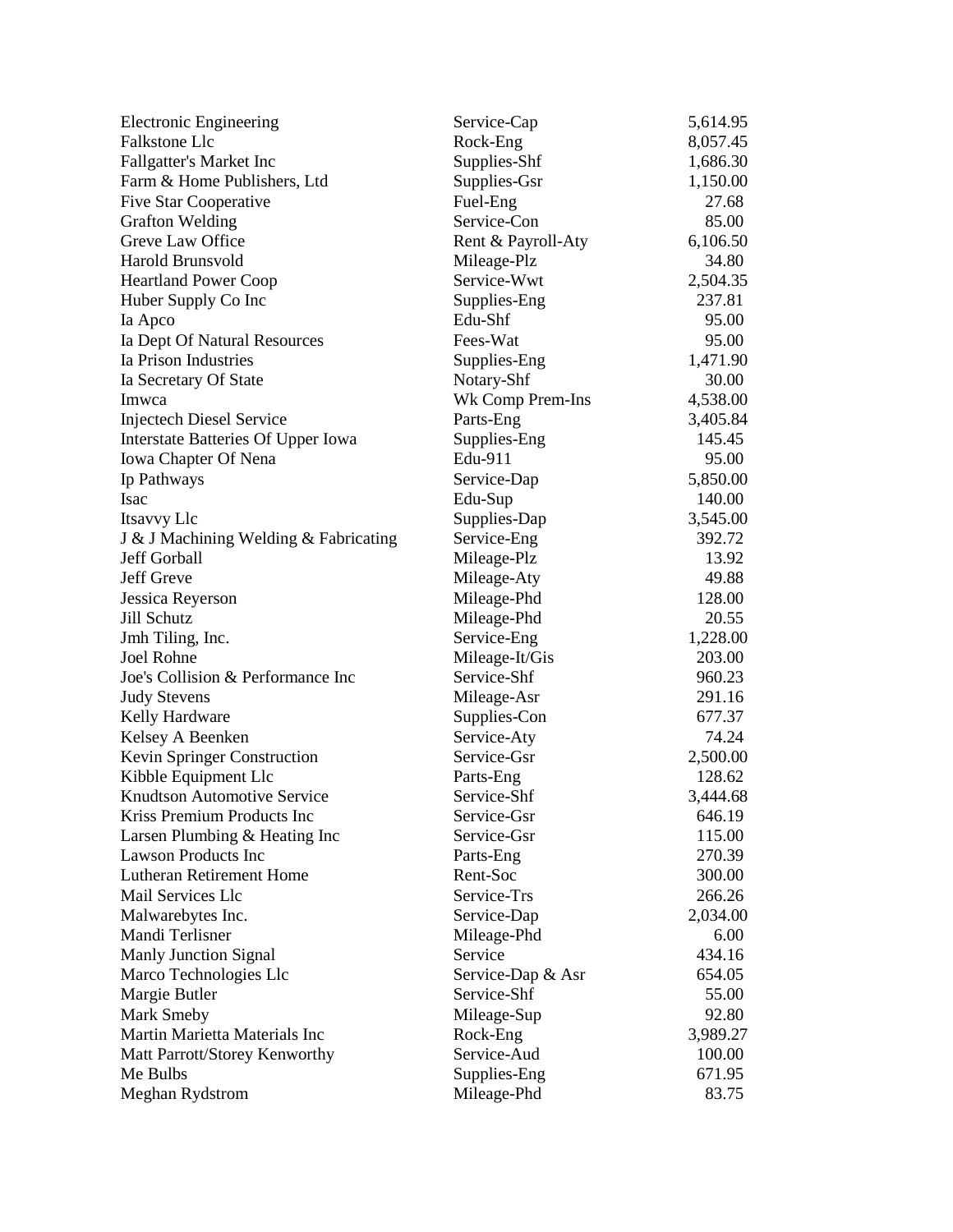| Menards Inc                           | Supplies-Eng         | 51.88     |
|---------------------------------------|----------------------|-----------|
| Mercy Medical Center-North Ia         | Service-Mex          | 243.00    |
| Midwest Pipe Supply Inc               | Supplies-Eng         | 3,145.00  |
| Midwest Wheel Companies Inc           | Supplies-Eng         | 335.80    |
| Mike Bode                             | Reimb-Eng            | 75.17     |
| Municipal Cms Llc                     | Service-Dap          | 1,736.00  |
| <b>Nelson Family Trust</b>            | Rent-Shf             | 300.00    |
| Nena                                  | Edu-911              | 142.00    |
| North Iowa Media Group                | Service-Sup          | 71.70     |
| Northwood Anchor Inc                  | Service              | 863.07    |
| Northwood Dental Associates           | Service-Shf          | 396.00    |
| Northwood Sanitation Llc              | Service-Gsr          | 191.50    |
| Nsb Bank                              | Service-Dap          | 247.35    |
| Nsb Bank                              | Supplies-Trs         | 78.00     |
| Pitney Bowes Global                   | Service-Dap          | 402.99    |
| Plunkett's Pest Control Inc           | Service-Con          | 150.80    |
| Printing Services Inc                 | Supplies-Dap         | 69.90     |
| R80 Llc                               | Fuel-Eng             | 90.39     |
| <b>Ram Systems</b>                    | Service-Phd          | 720.00    |
| <b>Reinhart Food Service Llc</b>      | Supplies-Shf         | 1,373.91  |
| <b>Rick Christeson</b>                | Reimb-Eng            | 35.00     |
| Sanofi Pasteur Inc                    | Supplies-Phd         | 1,758.40  |
| Shana Butler                          | Mileage-Phd          | 31.00     |
| Shred Right                           | Service-Phd          | 83.67     |
| Singelstad's Hardware                 | Supplies-Eng         | 90.60     |
| <b>Staples Credit Plan</b>            | Supplies             | 263.04    |
| <b>State Hygienic Laboratory</b>      | Service-San          | 263.00    |
| <b>State Medical Examiners Office</b> | Service-Mex          | 2,060.00  |
| Teresa Olson                          | Reimb-Rec            | 227.64    |
| The Boot House Inc                    | Supplies-Con         | 378.50    |
| The Charles City Press                | Service-Sup          | 198.00    |
| <b>Trading Post</b>                   | Service-Con          | 674.98    |
| <b>Treasurer State Of Iowa</b>        | Fee-Juj              | 418.00    |
| <b>U S Postal Service</b>             | Postage-Aud          | 110.00    |
| Us Cellular                           | Service-Eng          | 26.83     |
| Veenstra & Kimm, Inc                  | Service-Ndp          | 15,360.00 |
| <b>Verizon Wireless</b>               | Service-Ema          | 42.83     |
| Viafield                              | Supplies-Eng         | 2,944.09  |
| Visa                                  | Service-Dap & It/Gis | 717.04    |
| Visu-Sewer Inc                        | Service-Wwt          | 1,067.50  |
| Waste Management Of Iowa Inc          | Service-Sdp          | 2,650.00  |
| Wex Bank                              | Service-Tra          | 1,199.54  |
| Winnebago Coop Telephone Assn         | Service-Gsr          | 3,237.77  |
| Winn-Worth Betco                      | Fy20 2nd Qtr-Org     | 12,500.00 |
| World Fuel Service, Inc.              | Supplies-Eng         | 1,492.42  |
| Worth Co Emergency Mgmt               | 2nd Qtr Pymt-Dis/Ema | 20,183.50 |
| Worth Co Sheriff Petty Cash           | Postage-Shf          | 43.75     |
| Worth County Cons Foundation          | Supplies-Con         | 355.34    |
| Worth County P H Petty Cash           | Reimb-Phd            | 109.87    |
| <b>Worth County Treasurer</b>         | Taxes-Eng            | 68,898.00 |
|                                       |                      |           |